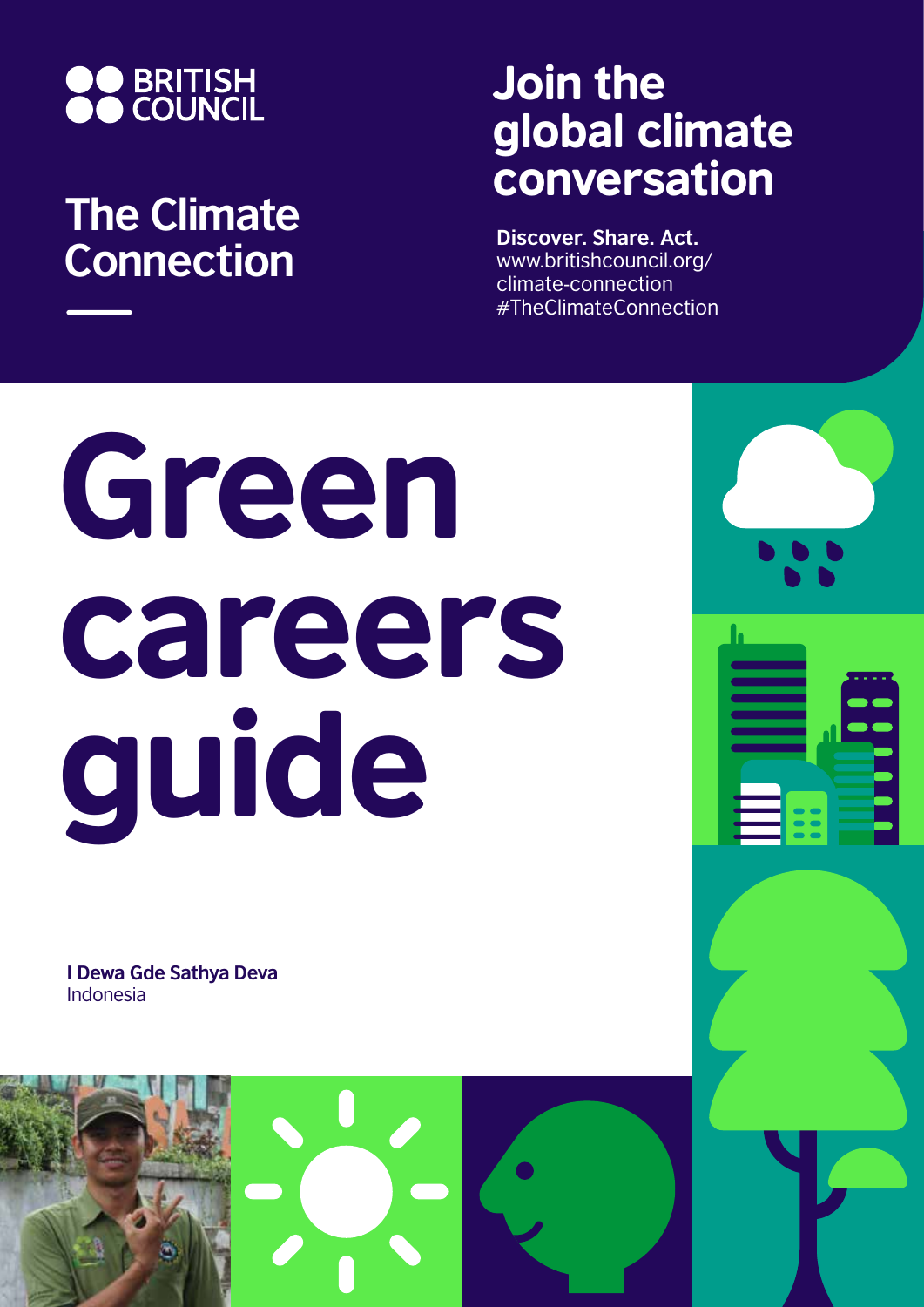### I Dewa Gde Sathya Deva Indonesia



#### **What did you study?**

I studied a master's degree in public health at Imperial College London in 2016 with full support from Indonesia Endowment Fund for Education.

#### **What inspired you to study your subject at university and to work in the green industries?**

I could say that my master's degree and what I am doing now is not causally related.

I was studying the biology of the microorganisms during my bachelor's degree and interested in medical microbiology at the last semesters. It was fascinating to know how these tiny existences cause diseases. Beyond my thoughts, the pathogen could threaten the country's sovereignty. The pathogens destroy our biology at an individual level, but they threat our society, politic and economy at a population level. That background had made me want to study Public Health.

After I graduated and worked for a while, I got an offer to manage Rumah Kompos Padangtegal. It is municipal solid waste management at the village level but has a big vision more than an MSWM. That was one of the main reasons of me joined Rumah Kompos Padangtegal. Here I have learned a lot and more passionate about the environment. I can relate what I studied during my bachelor and master's degree. Being introduced to compost that is not specifically a fertilizer, it is an organic matter filled with diverse microorganisms, makes me explore more about soil. More I found that soil is actually "living" and drive the nature cycle. The soil can help us to combat climate change. When we have good living soil, we will have an abundance of



biodiversity and can produce food that makes us healthy. Further, I explore, I found more about regenerative farming, agroforestry, and practices of agriculture in harmony with nature.

#### **Why does climate change matter?**

From what I know, climate change is a natural process. It is a normal phenomenon and part of the evolution of the Earth and creatures who live in it. However, human activity since the industrial revolution has sped up the process as we emit a lot of greenhouse gases to the atmosphere. Therefore, the cycle becomes unnatural. The glaciers are melting significantly, and the sea is more acidic compared to the time before the industrial revolution. The environment degrades rapidly. The creatures on the Earth may have no time to adapt or evolve with the condition then become extinct. In the end, the human will suffer the last.

The human with all the capability that we have should be the steward of the Mother Earth, not the destroyer.

#TheClimateConnection www.britishcouncil.org/climate-connection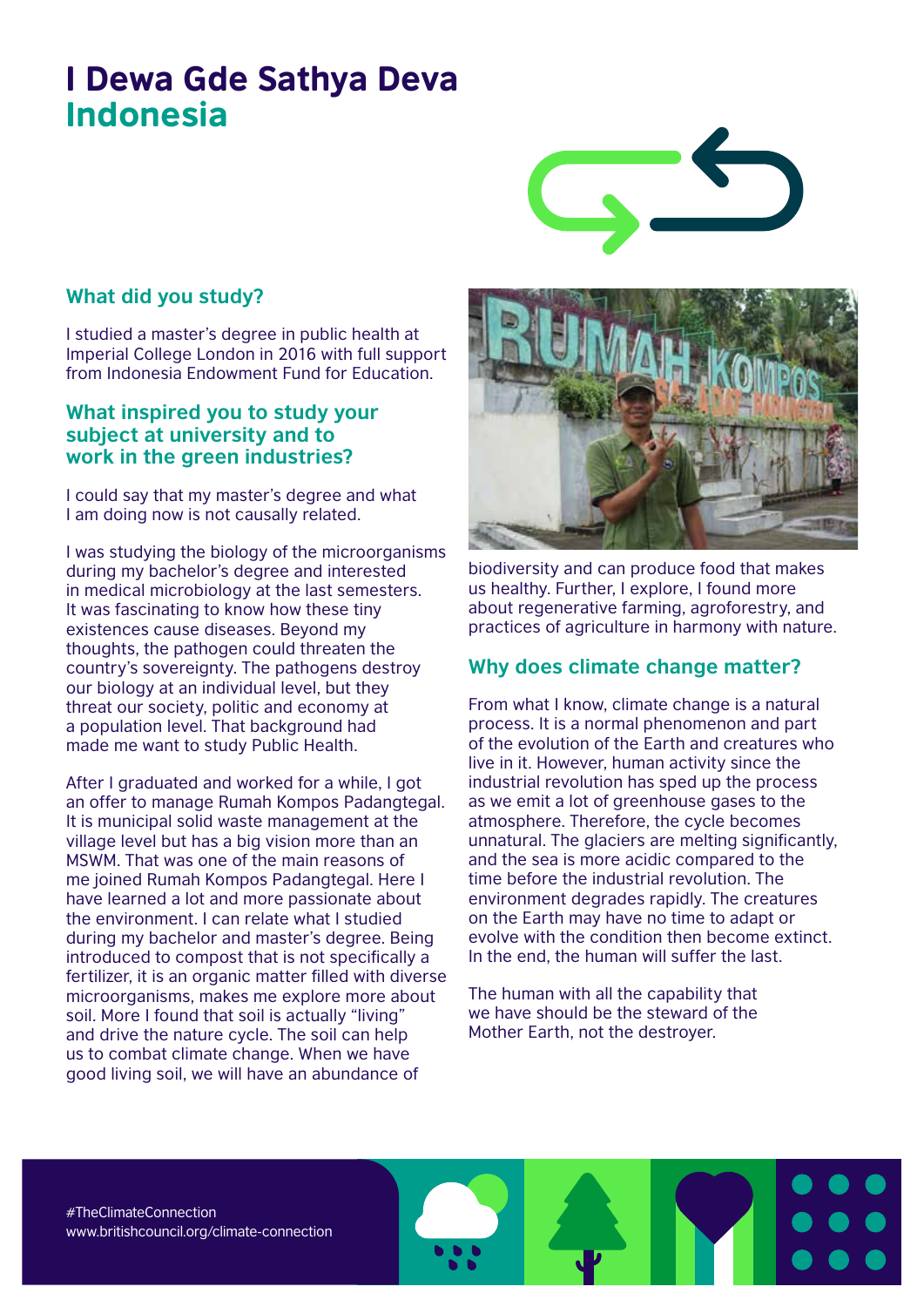

#### **What do you do now – what does your role involve?**

I work as the manager at Rumah Kompos Padangtegal. It is a municipal solid waste management facility owned by Padangtegal village at Ubud, Bali. Our operations include collecting separated waste from our customer only at Padangtegal village and process the waste at our facility so that we can help to reduce the landfill burden in Gianyar regency. We process organic waste into compost and do further separation of recyclable non-organic waste to distributed to the third party. Besides that, we also present our facility as a learning centre where people can watch and learn at our mini cinema and look our daily operation from how waste being collected and recycled until its final product in particular compost used at our food garden.

#### **What exciting projects have you been involved in?**

My team at Rumah Kompos and I cultivate almost 2 hectares land, owned by the Padangtegal village, with sweat potato since June 2020. We do it organic cultivation without any chemical on the land that previously used to plant paddy with conventional practices (using herbicide, pesticide and inorganic fertilizer). This December, we are doing our first harvest. The yield is not satisfying yet as we predicted as making the soil alive is our priority. The difference that I notice is the presence of abundance dragonfly and more life on the soil at the cultivation area. Next cultivation, we experiment with applying harvest leftover onsite as a compost, mulching to suppress weeds and selecting the best seeds from previous cultivation. Those little changes bring hope. I learn a lot which I enjoy the most during the process of regenerative farming.





I also have just become an intern at Astungkara Way, a localization movement-building healthier soil and ecosystem by reconnecting humans with nature and the source of the food that established in June 2020. Astungkara Way wants to bring Balinese youth back into the lands, build regenerative farming learning centres (RFCs) and connect them. I involve in their project on agroforestry and regenerative rice farming with other team members that mostly Balinese youth.

#TheClimateConnection www.britishcouncil.org/climate-connection